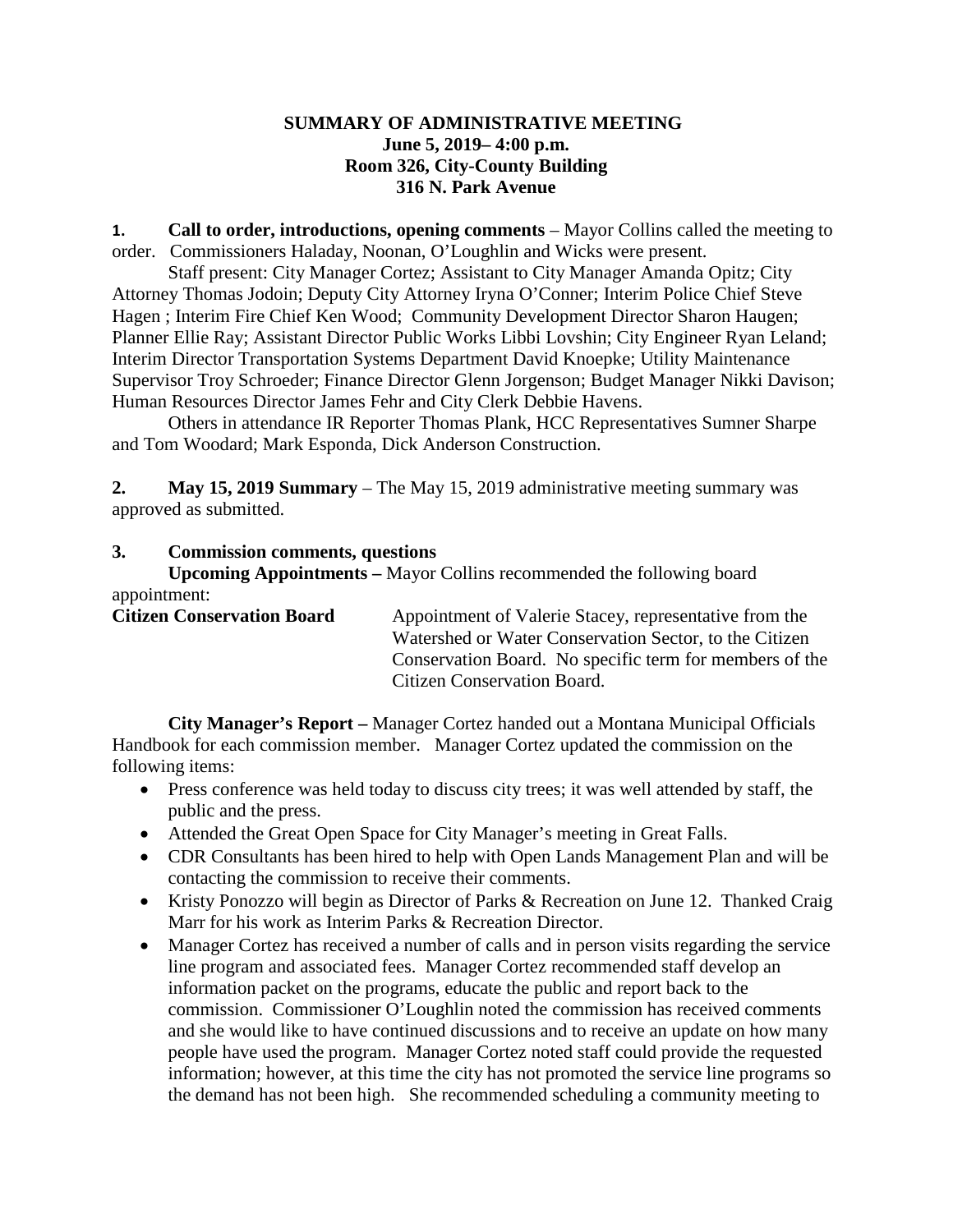hear what the concerns are of the citizens. There was commission concurrence to schedule a public meeting on the service line programs.

Mayor Collins on behalf of the commission thanked Craig Marr for his service as Interim Parks & Recreation Director.

## **4. Department Requests –**

**Finance Department – FY20 – Provide direction to staff on any changes to the preliminary biennial FY20&21 budgets.** Director Jorgenson stated the commission accepted the preliminary FY20&21 budgets on May 20, 2019. Staff is requesting direction regarding any amendments the commission may want to consider for final budget. State law requires the commission to adopt the "preliminary budget as amended".

Director Jorgenson handed out staff's recommended budget adjustment from Public Works – Solid Waste/Transfer Station, net change of (-\$44,200, reduced expenses) and requested an additional \$150,000 from the Fire Safety Levy for window replacement, roof replacement and fire truck exhaust ventilation.

Manager Cortez stated the intent of bringing these items forward was to show the commission where the changes are from what was in the preliminary budget.

Commissioner O'Loughlin asked where we sit with proposed salary increases and how that was reflected in the budget. Manager Cortez stated right now salary increases are not reflected in the budget. Once negotiations are completed, staff will bring a proposal forward that will require a budget amendment.

Director Jorgenson reviewed the proposal for the use of the Fire Safety Levy; \$20,000 for window replacement, \$50,000 for roof replacement and \$80,000 for fire truck exhaust ventilation (2 source capture systems). He also addressed the funding of positions from the SAFER grant and capital purchases out of the Fire Safety Levy.

Commissioner O'Loughlin asked for clarification on how much of the mill levy can be levied, is it the full \$750,000. Director Jorgenson clarified \$900,000 can be levied. Commissioner O'Loughlin asked if a portion of the \$900,000 is for capital purchases. Director Jorgenson clarified the \$900,000 is to cover salaries and capital needs with no specific amounts identified. In FY19, we levied \$500,000; \$300,000 for capital purchases the \$200,000 for 25% of the new firefighter's positions that the SAFER grant did not cover.

Commissioner O'Loughlin asked why we are not levying the same \$300,000 for capital purchase for FY20. Director Jorgenson noted the Fire Department has additional capital needs in FY20 and into the future.

Director Jorgenson then referred the commission to the Street Rates being recommended to be included in the resolution of intention: \$17.18 per month for residential/vacant base; \$6.87 for mobile home base; \$30.00 for commercial base and \$0.00500 per square fee  $> 6,000$ . The rate can always be lowered; however, it cannot be higher than the proposed increase. Manager Cortez noted the reason the street rate was separated, she had concerns with capacity and to avoid not being able to assure the projects can be accomplished. At this time, she is confident the projects can be delivered.

Director Jorgenson stated the rates will generate the revenue; however, staff is looking at leasing equipment instead of purchasing and that may change the recommendation for the street assessment.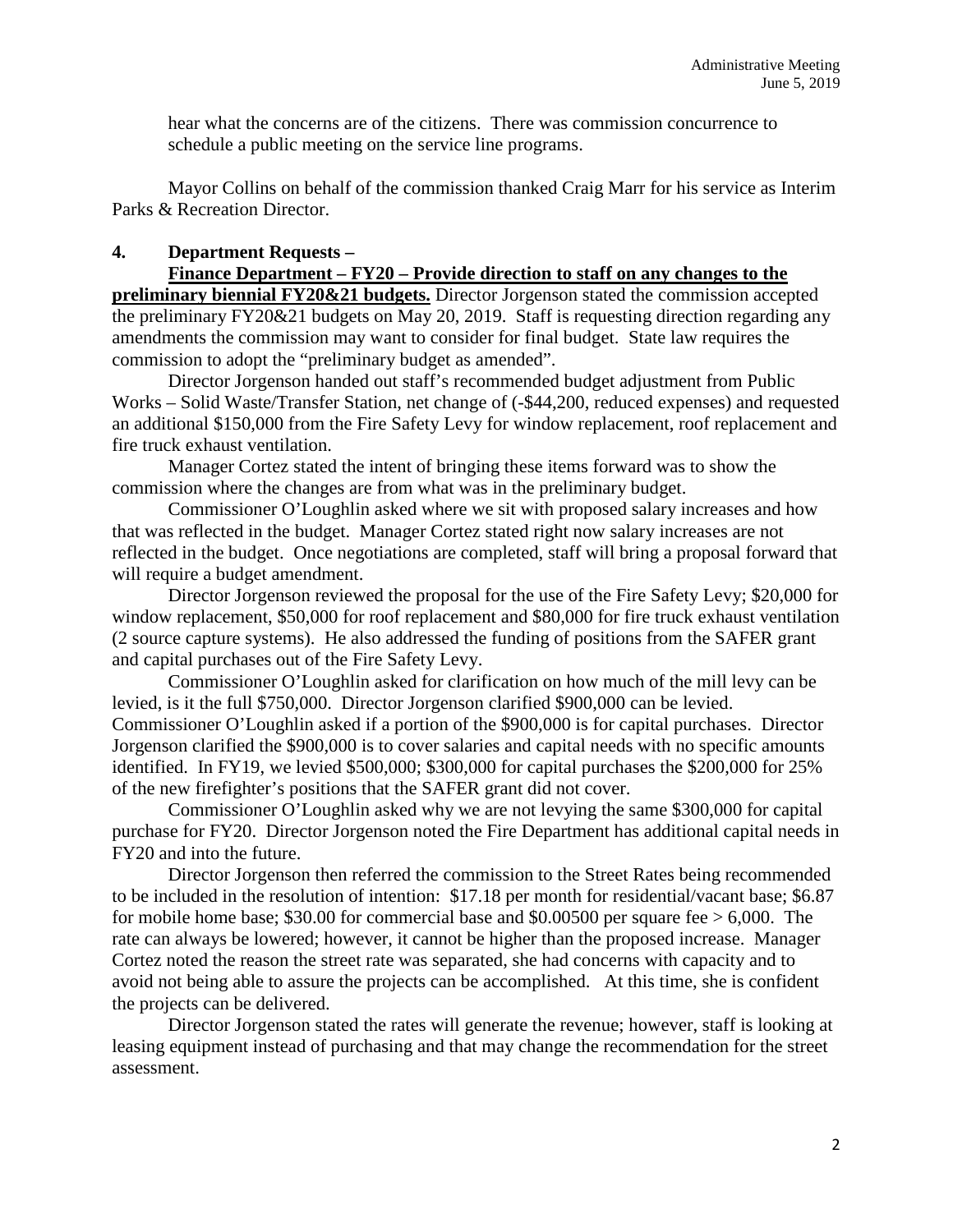Commissioner O'Loughlin asked where we are on Rodney Street, what is the expected timeline for that project. Manager Cortez noted the street priorities discussion is further down the agenda.

Director Jorgenson asked if the commission has any amendments to forward them to staff prior to the public hearing on June 24.

Commissioner Wicks asked at what point amendments could be brought forward. Manager Cortez stated amendments could be brought forward at any time; this is an ongoing process. She noted any change in salaries would require a major amendment.

# **Community Development – Discuss and determine the appropriate use levels for prerelease centers, casinos and emergency shelters in the proposed Downtown and Transitional**

**Residential Districts.** – Director Haugen stated following discussions at the May 15, 2019 administrative meeting and ahead of next week's public hearing on the proposed downtown zoning code update, the Commission is being asked to consider proposed permitted and nonpermitted uses for the Downtown and Transitional Residential Districts.

The Zoning Commission met and deliberated over permitted uses at an April 16, 2019 at a work session, following questions from the public regarding permitted versus nonpermitted uses in the two districts. The Zoning Commission outlined land uses to be permitted by right in the Downtown District, and not permitted in the Transitional Residential District. These recommendations were presented to the Commission on May 15.

City code currently defines these uses in Title 11 as follows:

• Prerelease center: A community corrections facility or program as defined by state law.

- $\circ$  Per MCA 53-1-203(c)(i), prerelease centers serve the purpose of "preparing inmates of a Montana prison who are approaching parole eligibility or discharge for release into the community, providing an alternative placement for offenders who have violated parole or probation, and providing a sentencing option for felony offenders pursuant to 46-18-201. The centers shall provide a less restrictive environment than the prison while maintaining adequate security. The centers must be operated in coordination with other department correctional programs."
- Casinos: An establishment licensed for on premises consumption of alcoholic beverages which:

A. Is licensed for and has six (6) or more video gaming machines or gambling devices; or B. Is licensed for and used to conduct any of the following types of gambling: calcutta pools, live card games, live card game tournaments, and live keno.

- o Per Section 11-49-3, "casinos are only allowed by conditional use permit in those districts shown in section 11-2-3, table 1 of this title and are subject to subsection A of this section. A casino may not be located within three hundred feet (300') of any R-1, R-2, R-3, R-4 or R-O zoning district measured in a straight line distance from the closest exterior edge of the licensed premises to the closest boundary of the applicable residential zoning district."
- Emergency shelter: Temporary housing and ancillary services for primarily indigent, needy, homeless, or transient individuals, including crisis intervention centers. At the May 15, 2019 administrative meeting, the Commission asked staff to further

evaluate the Zoning Commission's recommendations through a public health lens. The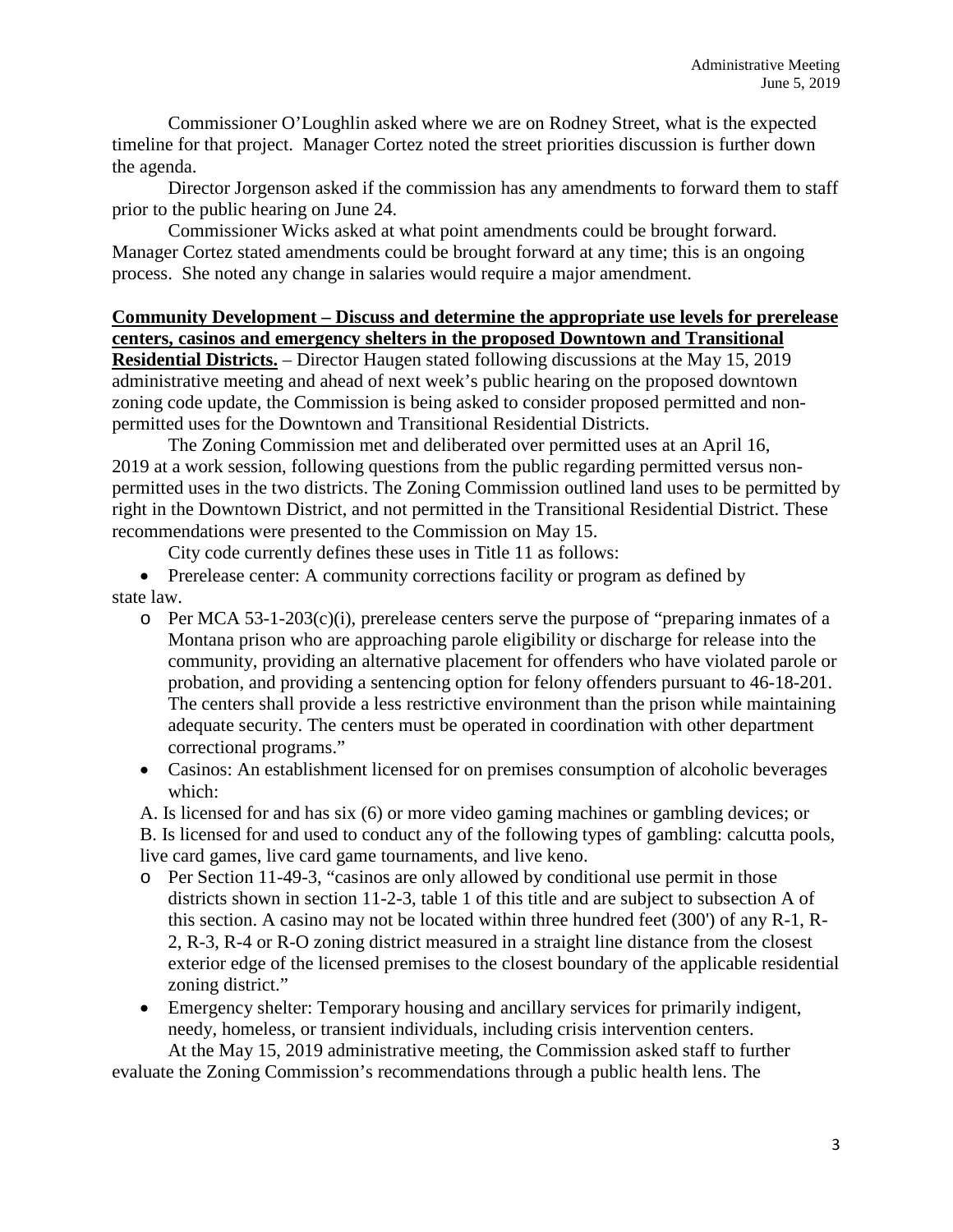Commission directed staff to adopt such framework when considering land use as a community development tool.

To affirm land uses that promote positive public health outcomes, Staff provides the Commission the option of allowing current inconsistent land uses in the Downtown, but to limit further expansion of such inconsistent uses. Increased number of prerelease centers, casinos, and emergency shelters in the DT zoning district will not be permitted uses in the Downtown and Transitional Residential Districts as part of updates to Title 11, Chapter 2. However, current operations will be allowed to continue. The Commission may request staff to prepare the recommended amendments for the June 10th City Commission meeting.

Manager Cortez clarified current uses will continue, the impact is for the expansion for the existing uses. God's Love will remain as is unless there is an expansion.

Commissioner O'Loughlin asked is it a conversation or is it not a permissible use. Manager Cortez commented it is not a permissible use; but if we are going to look at it from the public health perspective, what if it is a clinic that wants to work with God's Love. If you look at it from the public health view, a clinic would be permissible.

Commissioner O'Loughlin asked what process the commission would go through for a potential expansion. Director Haugen stated a non-permitted expansion would not be allowed; however, if the use is a permitted use it could expanded. A clinic is an example where the use would be permitted.

Commissioner Wicks asked if there is any potential where non-permitted uses could be considered individually. Director Haugen stated under the current framework of the ordinance, if uses were going to be added back in, they would have to back through the entire process.

Manager Cortez noted zoning is imposed by the elected officials; zoning can change anytime the commission wants to change it.

Commissioner Noonan asked what the public hearing schedule is for the casino on Partridge. The public hearing on the CUP is scheduled for June 24, 2019.

Director Haugen gave an overview of the process for first and final passage of an ordinance regarding casinos, prerelease centers and emergency shelters. Staff could draft an amendment for consideration if requested by the commission.

Commissioner Wicks asked what area does the proposed downtown district include. Director Haugen referred to map outlining the district, which will be adopted later this summer. If the commission were to exclude casinos, emergency shelters and prerelease centers, they would not be allowed in either the downtown or transitional districts.

Commissioner O'Loughlin asked staff to be proactive and outreach to those stakeholders in the downtown and transitional districts regarding the uses that may not be allowed. Director Haugen stated there has been no direct conversations. Manager Cortez noted she has had discussions with merchants in the downtown and conversations with representatives from God's Love. Planner Ray noted staff has worked heavily with the BID and Chamber to notify their members.

Commissioner Wicks commented with the commission not having feedback from everyone, when the zoning would would take effect. Director Haugen stated the ordinance requires first and second passage. Commissioner Wicks asked if the commission has approved an ordinance with a later implementation date. Director Haugen stated she does not recall and instance when zoning was adopted with a later implementation date. Attorney Jodoin stated an effective date could be adopted. Commissioner O'Loughlin asked Commissioner Wicks if she is looking at making just the one component have a later implementation date. Commissioner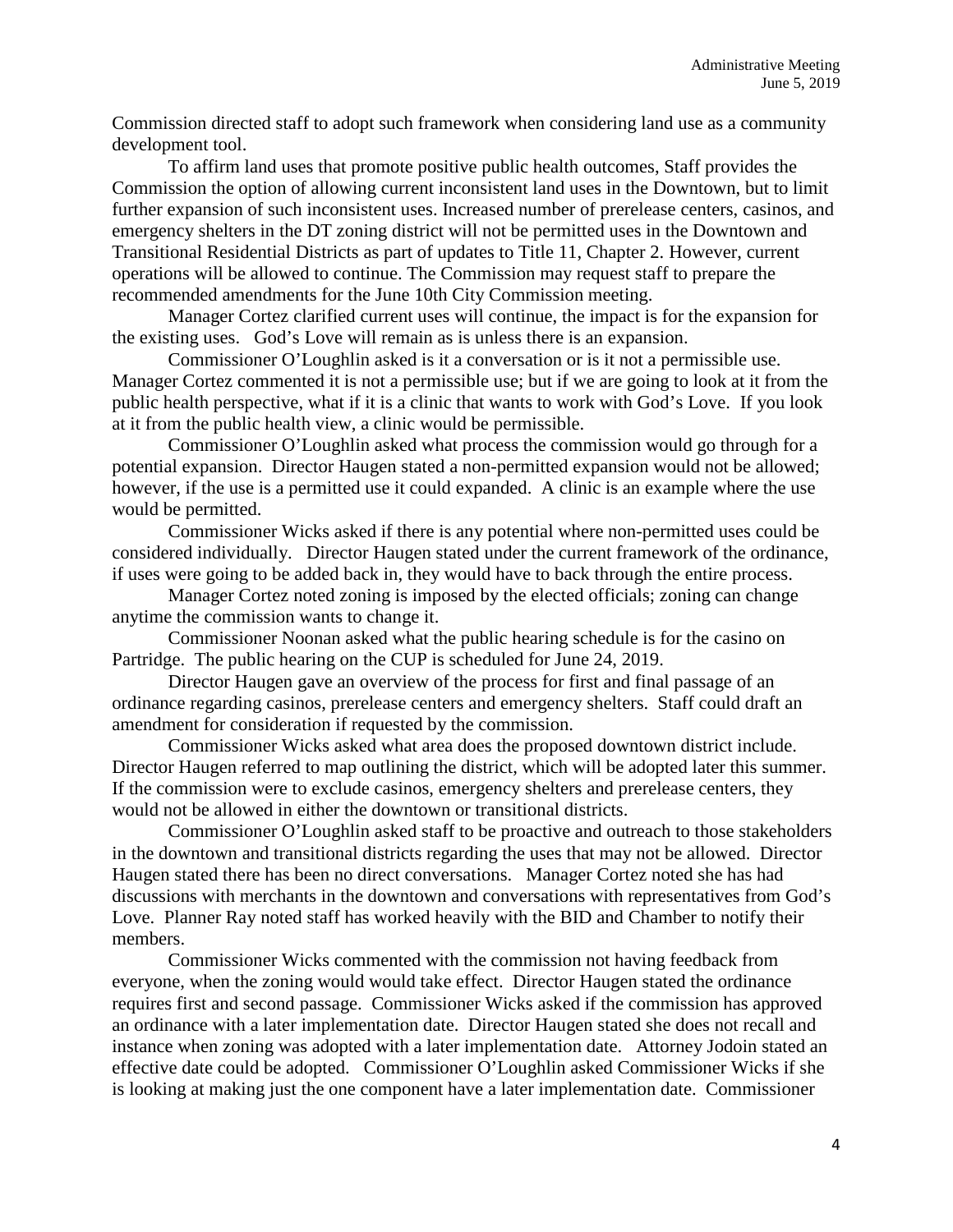Wicks stated her thoughts would be the one specific section. She does not want to hold up the entire process.

Attorney Jodoin stated these regulations would not be effective until all the properties in the downtown are rezoned. The commission has to adopt regulations prior to re-zoning the properties. Notification will be sent to all property owners prior to rezoning of the properties.

Commissioner O'Loughlin stated this clearly is a policy decision that needs to be made. She would like to see some flexibility for pre-release centers and asked how other municipalities handle that topic specifically.

Commissioner O'Loughlin stated she hopes for pro-active outreach to receive feedback on the proposal. Current emergency shelters would be grandfathered in and worth a conversation with God's Love due to the services they provide to the community.

Manager Cortez stated staff would take pro-active steps and contact the owners of the casinos and God Love and other stakeholders to gather any concerns.

Commissioner Noonan asked how many pre-release centers are located in the proposed district. Director Haugen stated there currently are no pre-release centers in either proposed district. She committed to contact the owners of the casinos and Gods Love. She noted second passage of the ordinances could be delayed to assure public outreach.

Commissioner Wicks asked that staff not only reach out to the stakeholders but to the community has a whole and ask what they want downtown to look like.

Commissioner Noonan asked if transitional living facilities are considered a pre-release centers. Director Haugen stated they are not.

Attorney Jodoin stated if the commission were to adopt the Zoning Commission's recommendation, casinos, emergency shelters and pre-release centers would be permitted in the downtown zone. The commission may want to change it to not permitted (NP). When staff is doing the outreach, are they to indicate the commission may change the uses to not permitted. What he is hearing, the commission may want to go to non-conforming. Is the message to the property owners the commission wants feedback on whether these three uses should be permitted or not permitted, grandfathered in with no expansions allowed.

Commissioner Wicks stated what she is looking at is these uses would not be permitted; so conversation on that possibility. Commissioner O'Loughlin asked what the Zoning Commissions recommendation was. Director Haugen stated the Zoning Commission recommended these uses not be allowed in the transitional district but allowed in the downtown district.

**Public Works – Street Reconstruction Priorities Decision Matrix –**Manager Cortez

introduced the agenda item and stated as part of the budget process, when we started talking about the street assessment we came to the commission with the concept of creating a \$1-million dollar pool. The logic was the assessment would incorporate personnel, O&M, city support, debt services and capital improvements. The idea was the proposed assessment of \$2.75 would be enough for the \$1-million dollar pool and after a year of collecting that assessment. That is in addition to the \$1-million that we receive from gas tax. If we think of all the streets in the city that need improvements, which would be millions of dollars, what we have is two pots of money that add up to \$2-million. Manager Cortez stated she has been told the gas tax funds is how we pay as we go on projects. The second pot of money, which is the assessment, is where we could potentially borrow. The advantage of borrowing is you have more money available for projects. So it was in that content and the question came as what should the priorities be. The content of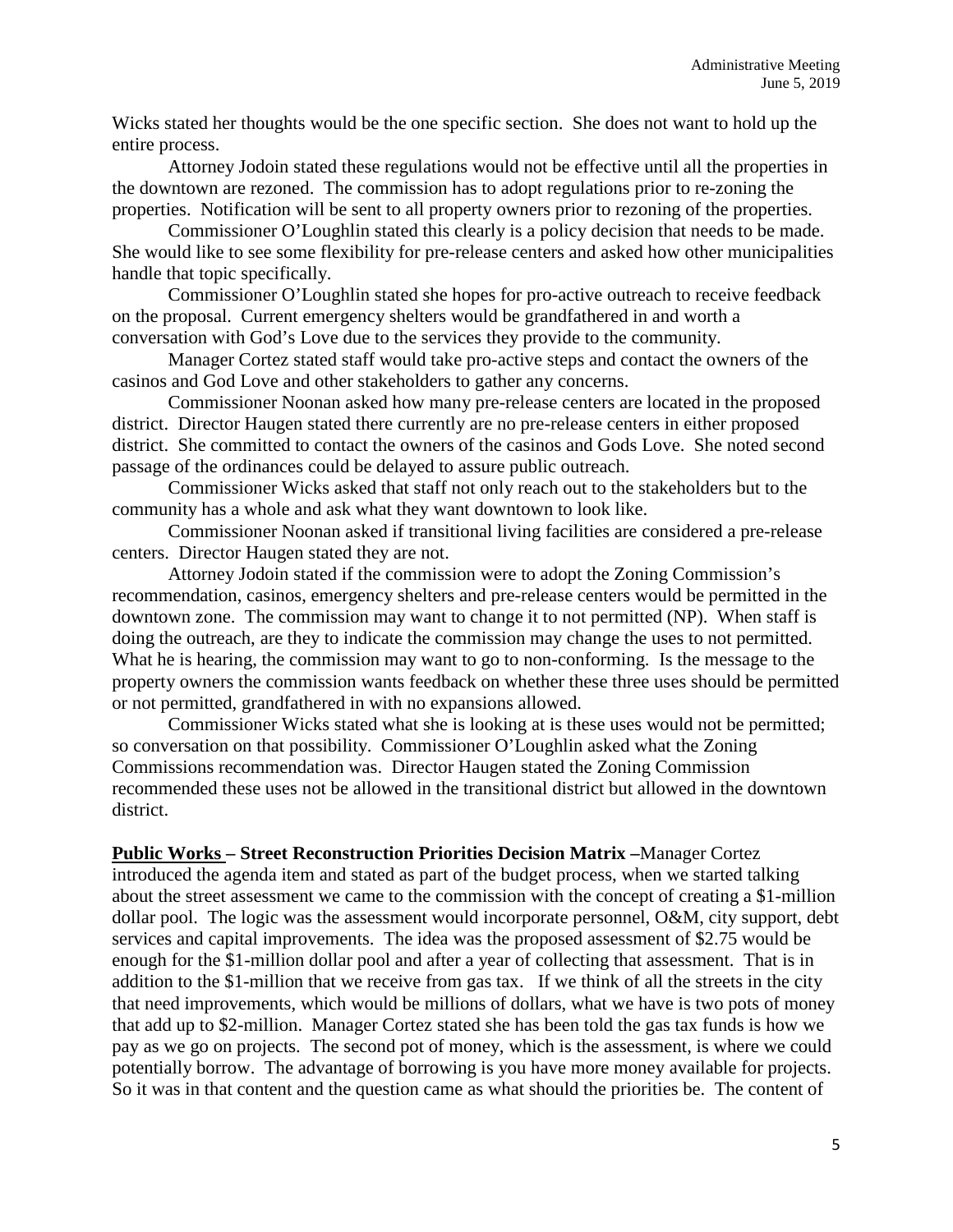this presentation is what we could do with the \$1-million gas tax funds and the \$1-million from assessments to borrow for larger projects. Manager Cortez spoke of past commission direction to develop a fund to address the street infrastructure needs. At this point, under the new Transportation Systems Department, she has the expectation the director will be responsible for anywhere between \$6 and \$9-million dollars in projects. The city has not done this before; we have paid as we went. The policy direction is, where would the commission like staff to spend the money. She then referred the commission to the staff's priority decision and to one she developed that added the criteria of community priorities. She spoke on the importance of community involvement. She then referred the commission to the top five-project list from the matrix, with a total of approximately \$10.5-million dollars in projects. She spoke of the ability to borrow responsibly to complete the projects.

Manager Cortez again referred to the priority project list from the matrix and noted if the commission concurs with the list, construction on Phase I of Rodney Street could break ground in the spring of 2020. Manager Cortez asked the commission what decision matrix they are comfortable with and if they concur with the priority list. She noted the projects identified on the list are streets throughout the city.

Commissioner O'Loughlin referred to the Top 5 Draft Project List and noted Phase 3 of Rodney Streets is scheduled to be completed prior to Phase 2. City Engineer Leland explained the work in Phase 3 is an easy project; however, there is much more details in Phase 2 including working with School District and residential properties. He noted with commission concurrence of the project list, staff would begin work on the design of both projects; the date on the project list is when construction would begin.

Commissioner Haladay asked score wise, where did  $6<sup>th</sup>$  and  $11<sup>th</sup>$  Avenues come in relative to the group of streets listed. Engineer Leland stated  $6<sup>th</sup>$  and 11th came in right around California. He further explained that Urban Funds could be used for different projects. Staff is working with MDT on various funding options to complete  $6<sup>th</sup>$  and  $11<sup>th</sup>$  Avenues. Manager Cortez noted the streets listed on the project list are the streets where we want to use gas tax funds or street assessment funds. Whenever there is a project, if there is other money, we will use it. Commissioner Haladay stated MDT did a project on  $6<sup>th</sup>$  Avenue a couple of years ago. Engineer Leland stated it was a mill and overlay. Commissioner Haladay referred to the priority list and asked what the next three priorities would be after Peosta. Transportation Systems Interim Director Knoepke stated there are a couple of streets on the upper westside and a few above the capital area.

Engineer Leland stated this is a draft; staff can run additional scenarios and bring it back for further discussion. Manager Cortez asked for policy decision, preference on the matrix or come back with a different matrix.

Commissioner Haladay referred to Benton Avenue scores and noted it does not seem to generate many vehicle trips per day; however, the condition could warrant the ranking. Engineer Leland stated Benton Avenue is in very poor condition based on the pavement analysis and that is why it scored high.

Commissioner Noonan stated he prefers the matrix that includes community priorities. He referred to the information on streets for various PCI ranges and noted Clarke Street scores very poor and he is reluctant to let it go.

Engineer Leland noted the design on Clarke is still available and may become a community priority. Commissioner Noonan asked if there is some planning to help resolve the boulevard tree issue. Manager Cortez noted one of the reasons we held the press conference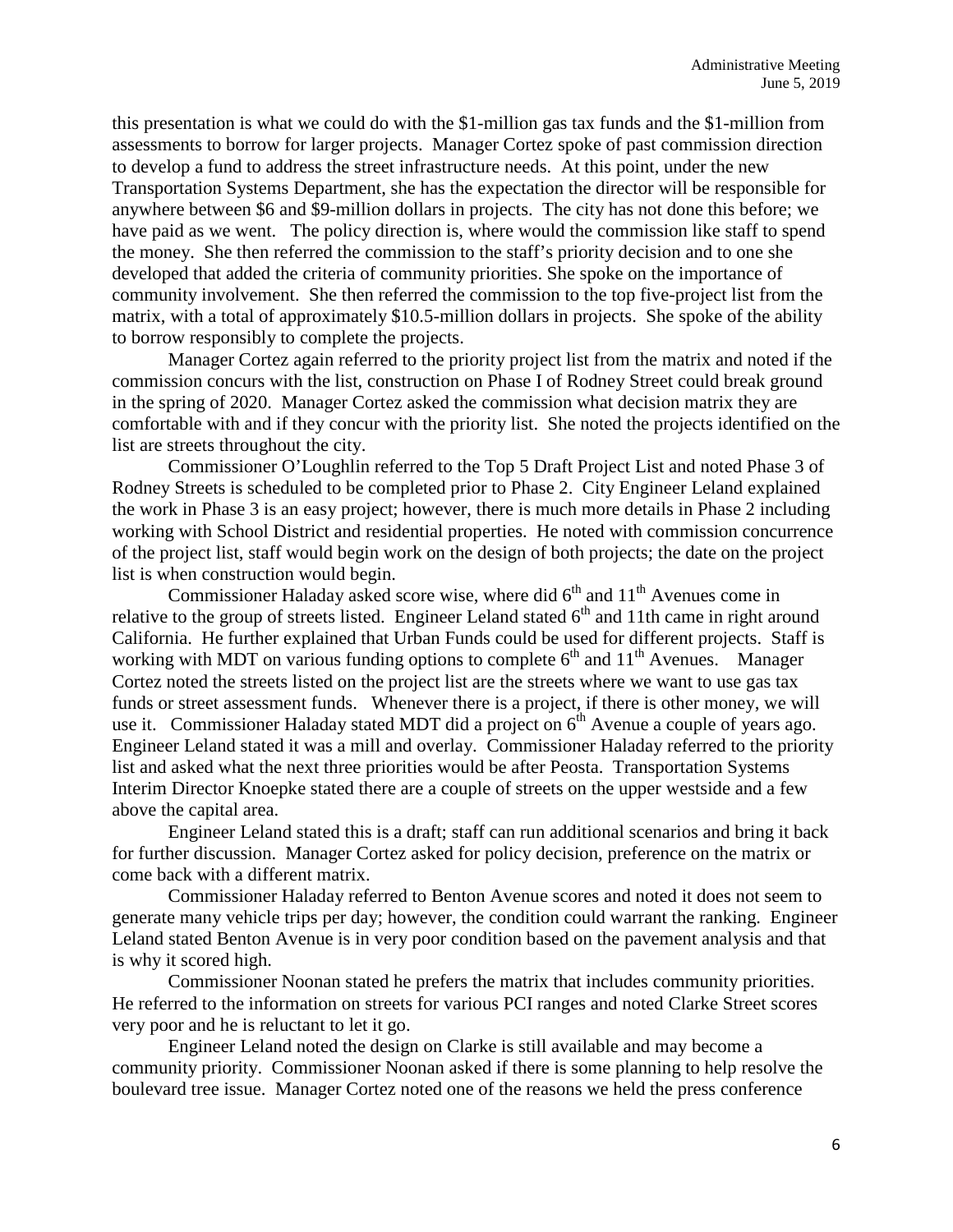today is because we predicted there might be a conversation about trees during this presentation. We are trying to create synergies whenever we can, not because we like to be creative but we like to save money. Manager Cortez stated wherever we have green ash trees, they are coming down; we want to protect our city trees. We have 60% of our trees that are one species; so whether it is Clarke or Rodney, we have a situation of heavy density of green ash and those trees are coming down. It is not the question if folks want it or not, the trees must come down to project the other trees. She noted not all of the green ash trees would be removed. Manager Cortez again stated the idea of not removing the green ash trees is not responsible; we need to be pro-active in protecting our trees.

Commissioner Noonan stated if we can gradually take care of the Clarke Street issues that would help us in the long run. Manager Cortez stated what she is hearing there needs to be a space for commission priorities. Commissioner O'Loughlin noted the community priorities will help develop the commission priorities.

Commissioner Haladay asked if the plan is if we are going to go onto any street and there is green ash, those trees are going to be removed. Manager Cortez stated the goal is to take advantage of labor, if we are already tearing up streets, we do not want to come back and have to come back and tear them up again to remove trees. If there is an opportunity to remove the trees at that time, they will be removed. Engineer Leland stated staff is working closely with the city arborist on what trees should be removed. Staff is not making the decision in a box; they work closely with parks department.

Commissioner Haladay referred to Rodney Street, Phase 2 and noted staff will hold community meetings in July to ask people what they want it to look like, but there is some general idea the city is going to overall be taking down all the green ash trees along Rodney Street. This needs to be articulated to the public. Transportation Systems Interim Director Knoepke stated the boulevards along Rodney are wider and not all trees may not have to be removed; however, some may be removed and new species will be planted. This will promote new growth.

Commissioner Haladay stated there needs to be a policy and/or a plan for removing trees. He also addressed the trees on Clarke Street versus Rodney Street and asked if the removal of trees could be phased in with planting new species. Manager Cortez clarified staff wants to take advantage of once on site completing all the work; the goal is not trying to remove all green ash. This is not a blanket direction, but what makes sense.

Manager Cortez asked for commission direction on what decision matrix they would like used. Commissioner O'Loughlin stated she would prefer the matrix that includes the community priorities; this gives the commission the information to relay to the community.

Commissioner Noonan stated the matrix with the community priorities should be used; he would not want commission priorities included. Commissioner O'Loughlin stated she too would like to see a longer list of street priorities and not just for the next few years. Manager Cortez stated staff could bring forward a comprehensive list of streets projects, including identified funding sources.

Commissioner Wicks thanked Manager Cortez for the presentation. It was the consensus of the commission it would be helpful to know what other funding sources are available.

#### **5. Department Presentations**

**Police Department – Presentation on Helena Crime Statistics –** Police Chief Hagen presented Helena's crime statistics, which included information on the latest and historical crime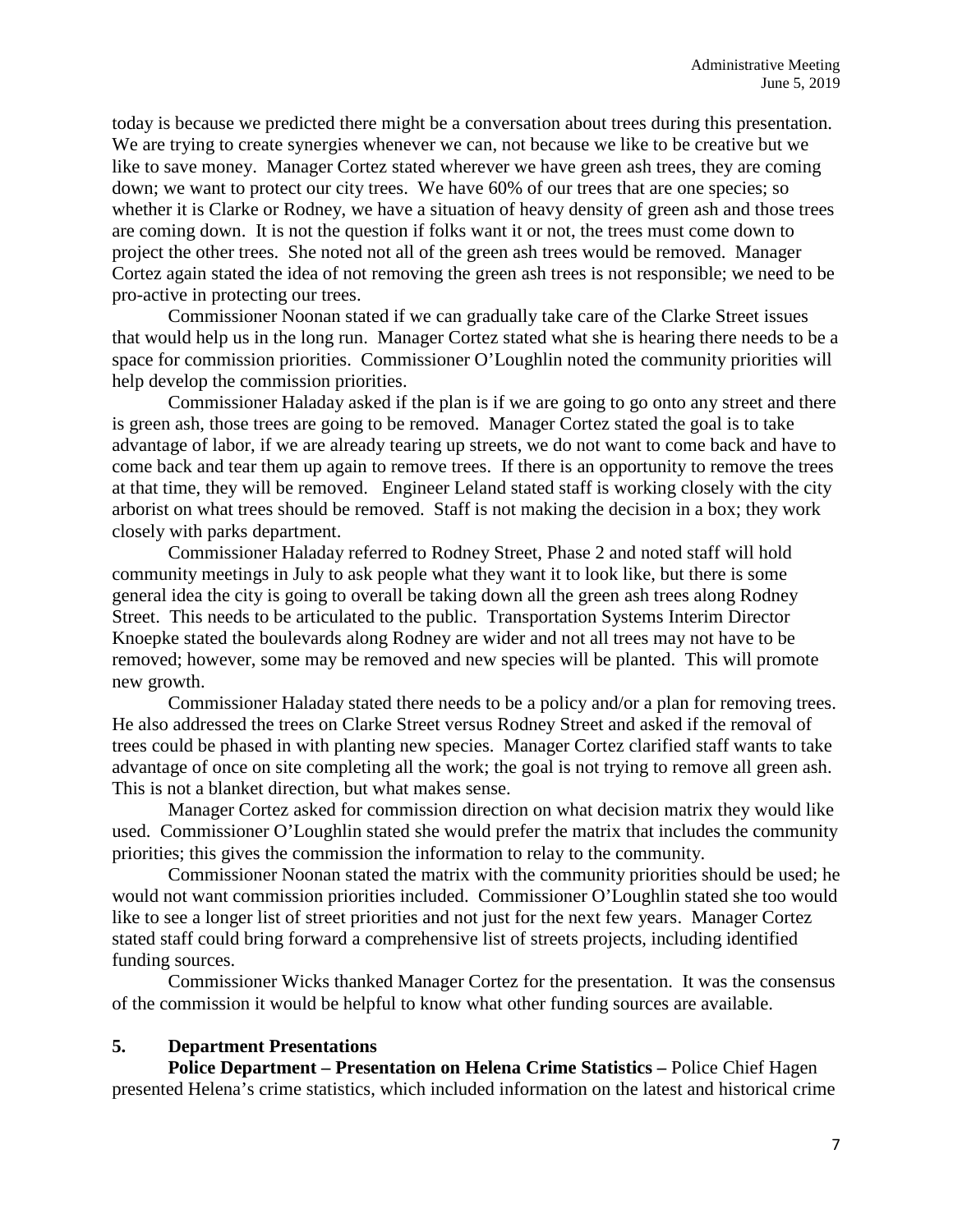states, as reported by the Helena Police Department through the Montana Board of Crime Control. It also included information on crime reporting, the story behind the numbers, and a discussion the facts and myths about safety in the city.

Commissioner O'Loughlin referred to the impact of having streetlights installed affecting crime statistics. Chief Hagen stated lighting does not seem to affect the vehicle break-ins and he is not sure if streetlights would help with deterring other crimes.

Commissioner members thanked Chief Hagen for the presentation.

**Community Development –** Director Haugen introduced Mark Esponda, representative of Dick Anderson Construction, who presented the initial plans regarding the redevelopment of the Capital Hill Mall property project and possible time lines. The overall plan includes housing, hotel, restaurants, businesses and to open Sanders Street.

Commissioner Wicks asked what type of housing is being looked at; rental versus ownership. Mr. Esponda stated it would be density rentals and would be higher end units. Commissioner Wicks asked if green space would be included in the plans. Mr. Esponda stated if housing is built, the goal is to have green space that is inviting with walkability and a community feel.

Commissioner Noonan asked if the plan is to open Sanders. Mr. Esponda stated a request to open Sanders would be submitted to the city. Commissioner Noonan commented the commission does receive inquiries about the flow of traffic for access to the capital area.

Commissioner O'Loughlin would like to see Sanders open; this is the number one issue she has heard. It would improve traffic flow going north and south. She is not sure of the pros and cons but would like to see a proposal.

Commissioner O'Loughlin asked if this is within the Railroad TIF District. Director Haugen stated the property is not within the Railroad District; however, there have been discussions to create a new district. Department of Revenue has recommended waiting to create a new district until the property is developed. Director Haugen and Manager Cortez has been talking with owners regarding the extension of Sanders and the infrastructure improvements are eligible for TIF funds.

Commissioner O'Loughlin noted this area is not included in the opportunity zone and commented as this relates to housing and multi-use development what is the property zoned. The commission has talked about downtown zoning and re-promoting multi-use, how does that compare to this and is there an opportunity where the city can facilitate the type of development we have been talking about downtown. Director Haugen stated the property is zoned B-2, which is the most flexible commercial zone. If the commission wants staff to look at the same type of district as the downtown district, staff could look at similar regulations.

Manager Cortez stated this is an opportunity to connect some of the dots; zoning is a powerful tool if it is used correctly. Staff will be pay a lot more attention on what is being done in other communities throughout the state. She proposed that eventually, we should have a retreat on land use economic development to discuss opportunities/threats. Staff needs to complete some of the preliminary work prior to giving a presentation to the commission.

Commissioner Haladay noted with the proposed higher density development, one of the problems with that area in regards to design standards, it is an unwelcoming zone for foot traffic. It is his understanding if someone re-built the mall for same use, it would not work because the current parking minimums would not fit that property and we would have too many expected vehicle trips. Commissioner Haladay asked Mr. Esponda what they are looking at in terms of